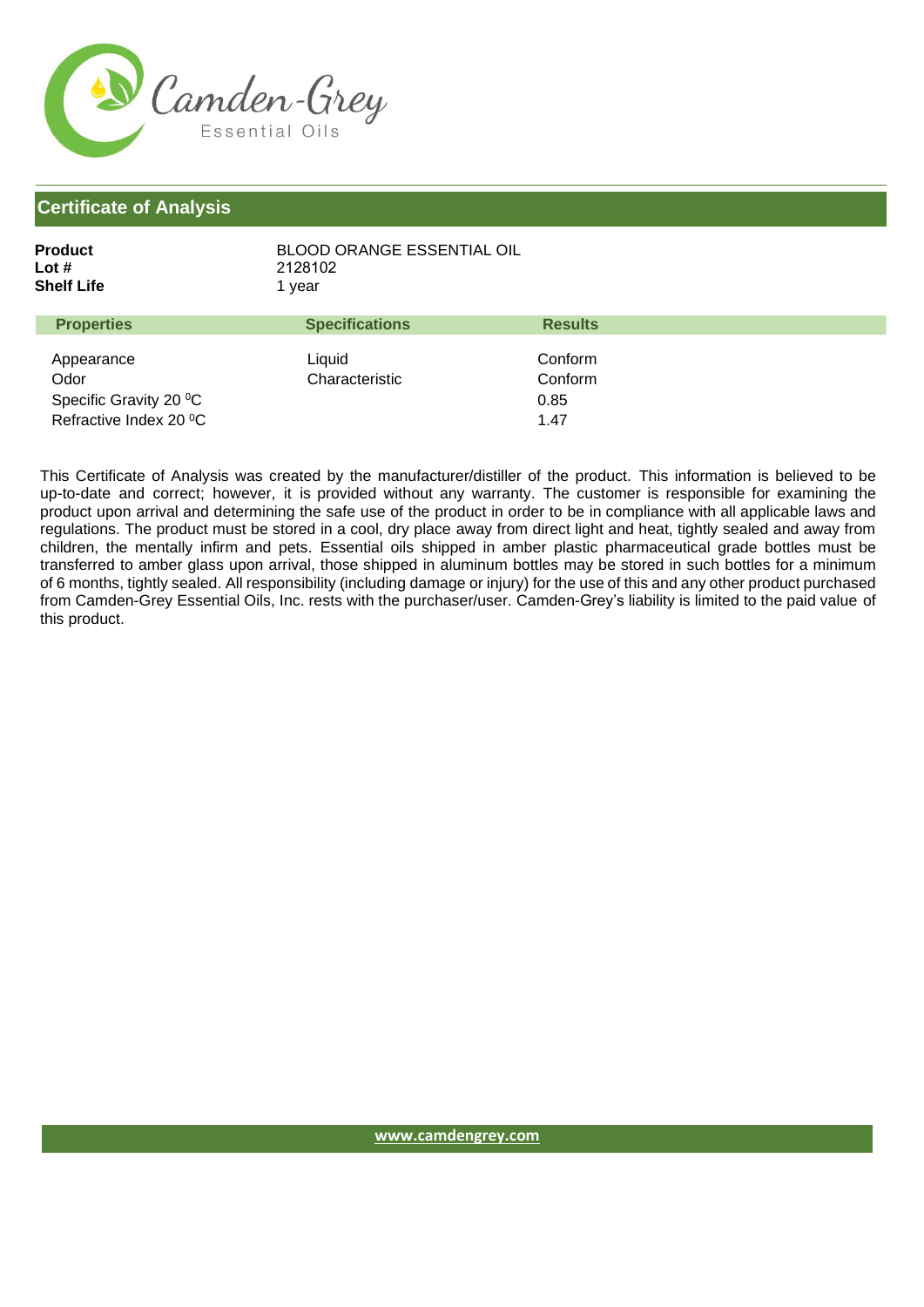

| <b>Product</b><br>Lot #                 | <b>BLOOD ORANGE ESSENTIAL OIL</b><br>MD99454 |                      |  |
|-----------------------------------------|----------------------------------------------|----------------------|--|
| <b>Manufacturing Date</b><br>Shelf Life | Dec 2021<br>1 year                           |                      |  |
| <b>Properties</b>                       | <b>Specifications</b>                        | <b>Results</b>       |  |
| Appearance                              | Liquid                                       | Conform              |  |
| Odor                                    | Characteristic                               | Conform              |  |
| Taste                                   |                                              | Conforms to standard |  |
| Aldehyde                                | ≥ 0.80 ≤ 1.65                                | 0.98                 |  |
| <b>Optical Rotation</b>                 | $\ge +90 \le +99$                            | $+96.16$             |  |
| Refractive Index 20 °C                  | ≥ 1.4720 ≤ 1.4800                            | 1.4743               |  |
| Specific Gravity 20 °C                  | $\geq 0.8520 \leq 0.8450$                    | 0.8485               |  |
| Specific Gravity 25 °C                  | $\geq 0.8420 \leq 0.8490$                    | 0.8455               |  |
| <b>Flash Point</b>                      |                                              | 112/44               |  |
|                                         |                                              |                      |  |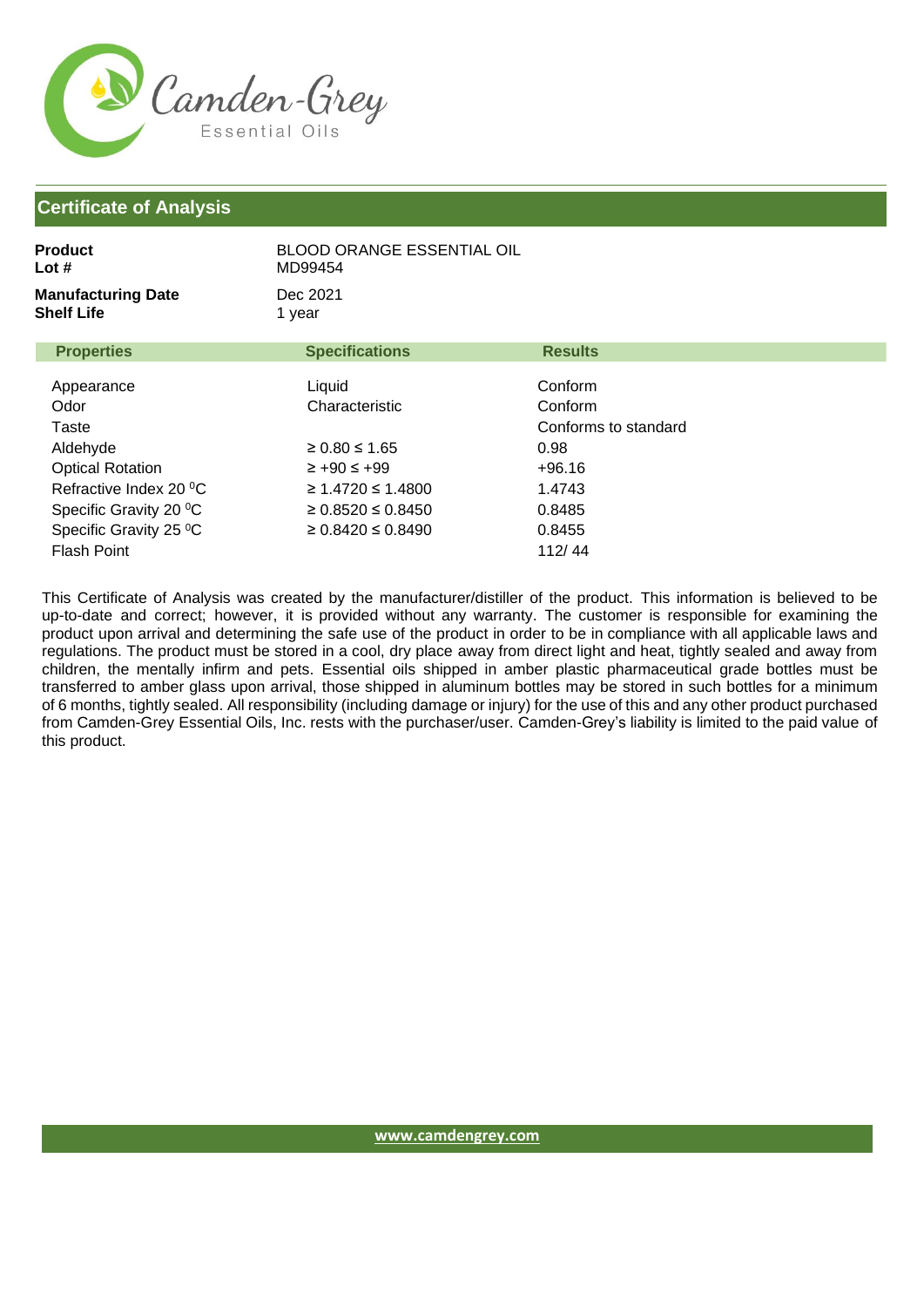

| Product    | BLOOD ORANGE ESSENTIAL OIL |
|------------|----------------------------|
| Lot #      | 2016102                    |
| Shelf Life | 1 year                     |
|            |                            |

| <b>Properties</b>                                                                                 | <b>Specifications</b>    | <b>Results</b>                                   |
|---------------------------------------------------------------------------------------------------|--------------------------|--------------------------------------------------|
| Appearance<br>Odor<br>Specific Gravity 20 °C<br>Refractive Index 20 °C<br><b>Optical Rotation</b> | Liauid<br>Characteristic | Conform<br>Conform<br>0.850<br>1.470<br>$+98.40$ |
| D-Limonene % GC                                                                                   |                          | $+95.00$                                         |